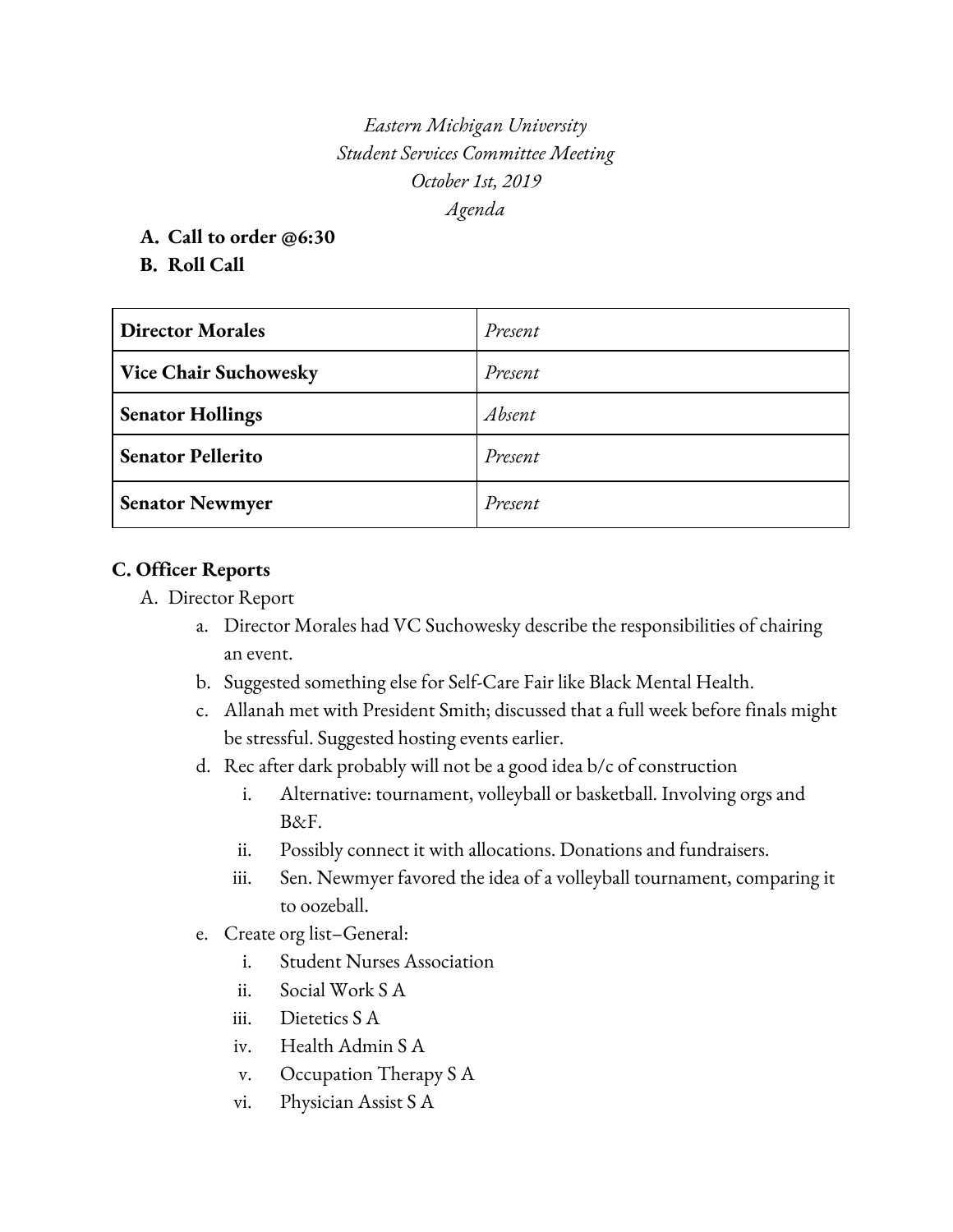- vii. Office of Health Promotion
	- 1. #MeToo Support Groups
- viii. Active Minds
- ix. Poetry Society
- x. Kappa Delta Pi\*
- xi. EMU Dining
- xii. Planned parenthood+next gen
- f. Create contact list–Director Morales

## **I. Old Business**

## **A. Healthy Living Week; "A better YOU @ EMU Week"**

## **a. Access on Google Drive**

- b. Monday: Food/Diet day
	- i. VC Suchowesky–Callie collab
	- ii. Write descriptions
	- iii. Food Resource sheet of food places in community
		- 1. Google doc
- c. Tuesday: Exercise day
	- i. Sen. Newmyer
	- ii. Write descriptions
- d. Wednesday: Sexual/Reproductive health day i.
- e. Thursday: Black mental health day?
- f. Friday: financial literacy/ life planning day
	- i. Sen. Pellerito

### **II. New Business**

### **D. Committee Comments**

- 1. Ariana Khan–QTPOC
	- a. Educational session on pronouns and preferred name.
	- b. VC Suchowesky mentioned and Director Morales will contact Ariana.

### **E. Roll Call**

| Director Morales        | Present |
|-------------------------|---------|
| Vice Chair Suchowesky   | Present |
| <b>Senator Hollings</b> | Absent  |